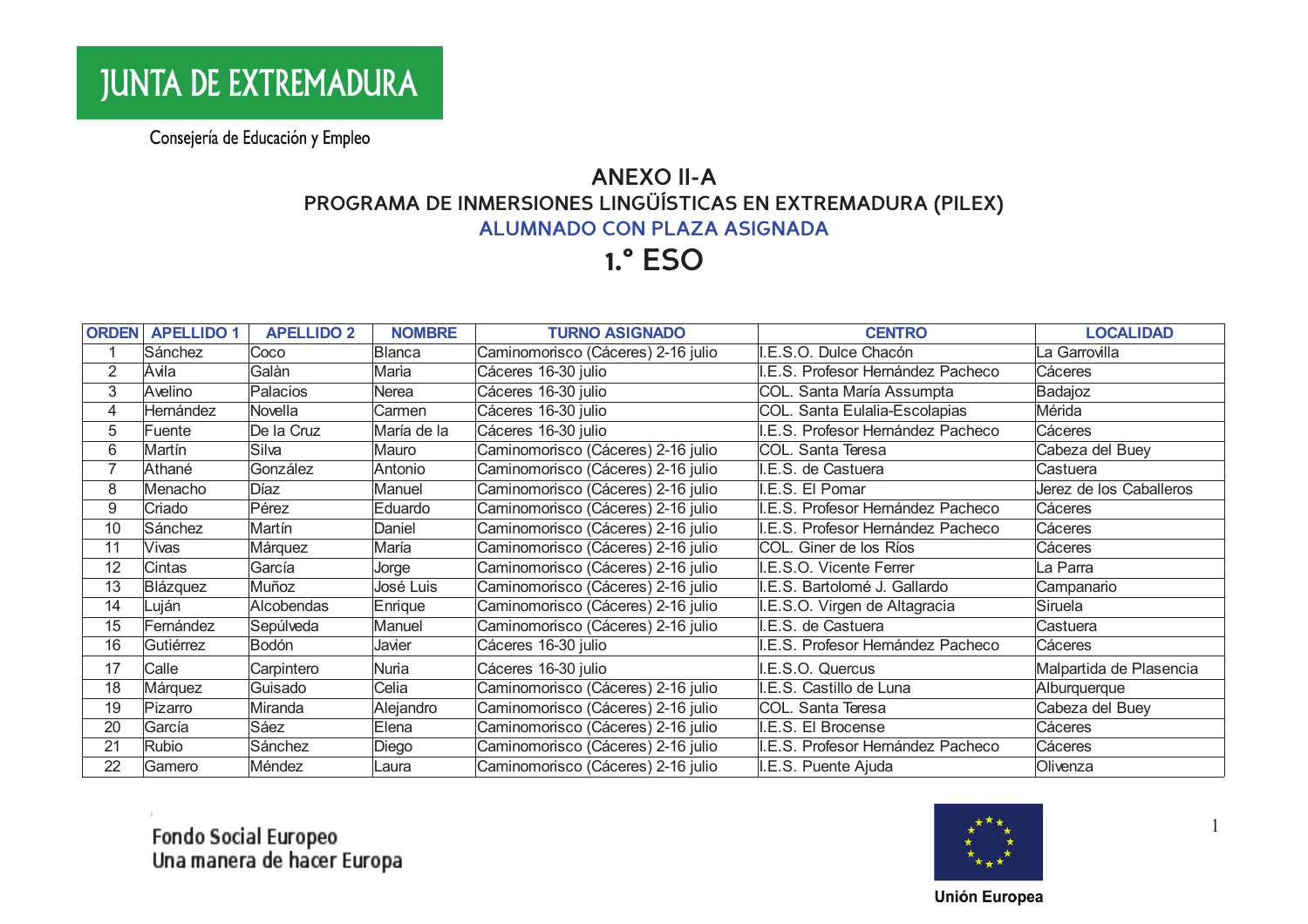## **ANEXO II-A** PROGRAMA DE INMERSIONES LINGÜÍSTICAS EN EXTREMADURA (PILEX) **ALUMNADO CON PLAZA ASIGNADA**

**1.° ESO** 

| 23 | Gamero         | Senero        | Alba         | Caminomorisco (Cáceres) 2-16 julio | COL. Ntra. Sra. De la Asunción    | Badajoz               |
|----|----------------|---------------|--------------|------------------------------------|-----------------------------------|-----------------------|
| 24 | Mena           | Romero        | Ana          | Cáceres 16-30 julio                | I.E.S.O. Los Barruecos            | Malpartida de Cáceres |
| 25 | Gómez          | Rodas         | Gabriela     | Caminomorisco (Cáceres) 2-16 julio | I.E.S. Bachiller Diego Sánchez    | Talavera la Real      |
| 26 | Lavado         | Rodas         | Fabián       | Caminomorisco (Cáceres) 2-16 julio | COL. María Auxiliadora            | Mérida                |
| 27 | <b>Fuentes</b> | Ugena         | Carlota      | Cáceres 16-30 julio                | I.E.S. Profesor Hernández Pacheco | Cáceres               |
| 28 | Hurtado        | Marín         | Andrea       | Cáceres 16-30 julio                | COL. Santa Eulalia-Escolapias     | Mérida                |
| 29 | García         | <b>Dueñas</b> | Clara        | Caminomorisco (Cáceres) 2-16 julio | COL. Licenciados Reunidos         | Cáceres               |
| 30 | Corrionero     | Fernández     | Samuel       | Caminomorisco (Cáceres) 2-16 julio | I.E.S. Profesor Hernández Pacheco | Cáceres               |
| 31 | Almeida        | Aguilar       | David        | Cáceres 16-30 julio                | I.E.S. Ildefonso Serrano          | Segura de León        |
| 32 | <b>Barbosa</b> | Barbosa       | Christian    | Caminomorisco (Cáceres) 2-16 julio | I.E.S.O. Vicente Ferrer           | La Parra              |
| 33 | Moreno         | Gallardo      | Lucía        | Caminomorisco (Cáceres) 2-16 julio | I.E.S. Lacimurga Constantia Iulia | Navalvillar de Pela   |
| 34 | Calle          | Durán         | Irene        | Caminomorisco (Cáceres) 2-16 julio | COL. María Inmaculada             | Puebla de la Calzada  |
| 35 | <b>Mateos</b>  | Gamero        | Antonio      | Cáceres 16-30 julio                | COL. Santa Eulalia, Coop          | Mérida                |
| 36 | Hohl           | Narváez       | Claudia      | Caminomorisco (Cáceres) 2-16 julio | I.E.S. Virgen de Gracia           | Oliva Frontera        |
| 37 | Romero         | Rosado        | Esther       | Caminomorisco (Cáceres) 2-16 julio | I.E.S. El Brocense                | Cáceres               |
| 38 | Caro           | Enrique       | Nagore       | Caminomorisco (Cáceres) 2-16 julio | I.E.S.O. Vicente Ferrer           | La Parra              |
| 39 | Gamero         | Rubio         | Raquel       | Caminomorisco (Cáceres) 2-16 julio | I.E.S. Castillo de Luna           | Alburquerque          |
|    | Suárez de      |               |              |                                    |                                   |                       |
| 40 | Figueroa       | Durán         | Carlos       | Caminomorisco (Cáceres) 2-16 julio | COL. Virgen de Guadalupe          | Badajoz               |
| 41 | González       | Bonilla       | Andrea       | Caminomorisco (Cáceres) 2-16 julio | COL. Virgen de Guadalupe          | Badajoz               |
| 42 | Vellarino      | Lucas         | Miguel       | Caminomorisco (Cáceres) 2-16 julio | I.E.S. Virgen de Gracia           | Oliva Frontera        |
| 43 | De Navas       | Valeriano     | Isabel María | Caminomorisco (Cáceres) 2-16 julio | COL. Santa Eulalia, Coop          | Mérida                |
| 44 | Morán          | Cordero       | Clara        | Caminomorisco (Cáceres) 2-16 julio | I.E.S. El Brocense                | Cáceres               |



2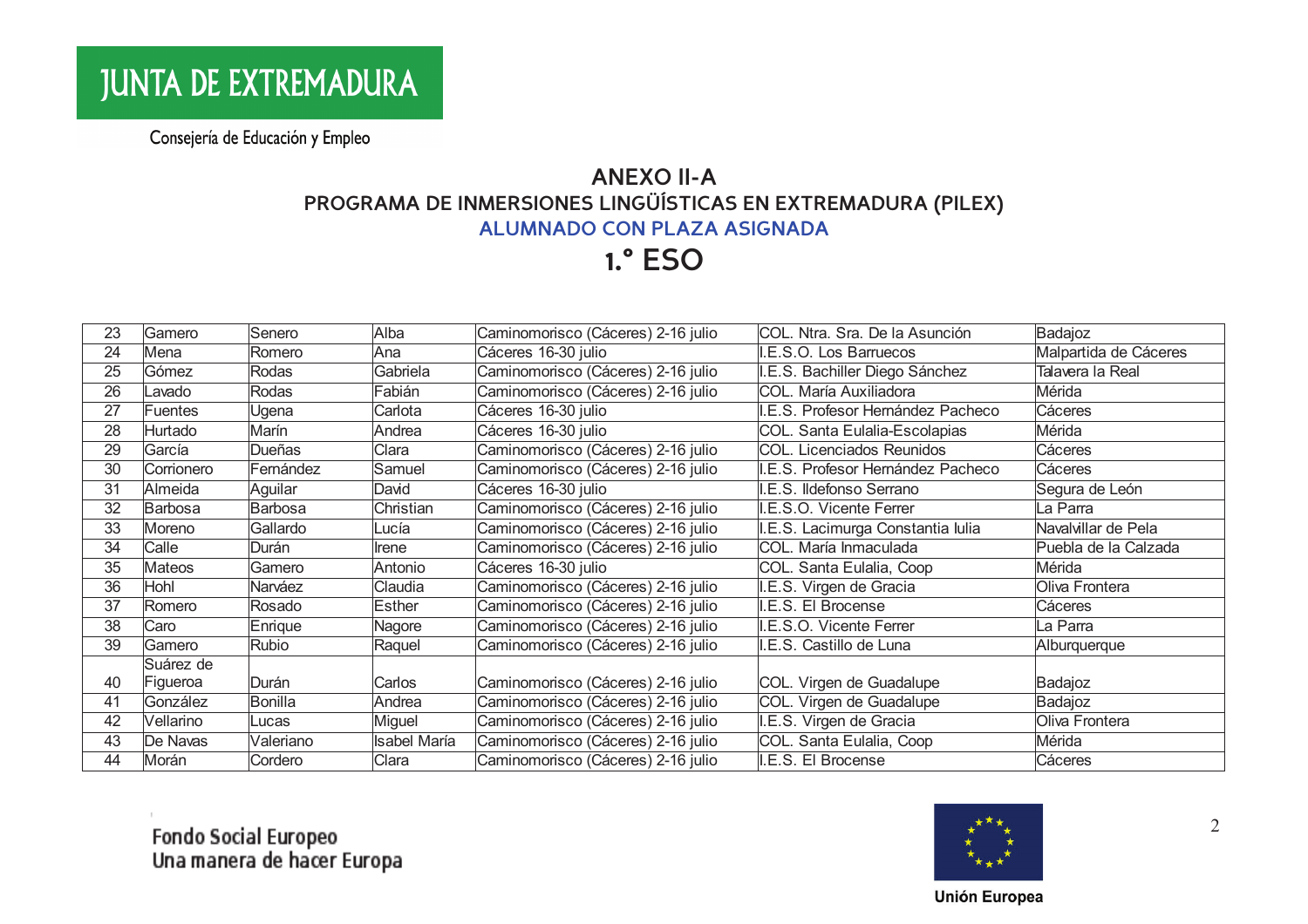## **ANEXO II-A** PROGRAMA DE INMERSIONES LINGÜÍSTICAS EN EXTREMADURA (PILEX) **ALUMNADO CON PLAZA ASIGNADA**

# **1.° ESO**

| 45 | Galán            | Buyolo    | Paola Huang | Caminomorisco (Cáceres) 2-16 julio | I.E.S. Albarregas                 | Mérida                  |
|----|------------------|-----------|-------------|------------------------------------|-----------------------------------|-------------------------|
| 46 | Gutiérrez        | Rodríguez | Laura       | Cáceres 16-30 julio                | COL. Paideuterion                 | Cáceres                 |
| 47 | Narváez          | Gancedo   | Ana         | Cáceres 16-30 julio                | COL. San Calixto                  | Plasencia               |
| 48 | Ruiz             | Fernández | María       | Caminomorisco (Cáceres) 2-16 julio | I.E.S. de Castuera                | Castuera                |
| 49 | Martínez         | Jiménez   | Nicolás     | Caminomorisco (Cáceres) 2-16 julio | I.E.S.O. Cáparra                  | Zarza de Granadilla     |
| 50 | Pereira          | Ramón     | Carlos      | Caminomorisco (Cáceres) 2-16 julio | I.E.S.O. Cuatro Villas            | Berlanga                |
| 51 | Pérez            | Mateos    | Gabriel     | Caminomorisco (Cáceres) 2-16 julio | I.E.S.O. Cáparra                  | Zarza de Granadilla     |
| 52 | Calzada          | Martín    | María       | Caminomorisco (Cáceres) 2-16 julio | I.E.S.O. Valles de Gata           | Hoyos                   |
| 53 | Fuentes          | Pizarro   | Lucía       | Caminomorisco (Cáceres) 2-16 julio | I.E.S.O. Valles de Gata           | Hoyos                   |
| 54 | Nieto            | Martínez  | Antonio     | Cáceres 16-30 julio                | COL. María Auxiliadora            | Mérida                  |
| 55 | Mendoza          | Díaz      | Francisco   | Caminomorisco (Cáceres) 2-16 julio | I.E.S. El Pomar                   | Jerez de los Caballeros |
| 56 | Paz              | Olalla    | David       | Caminomorisco (Cáceres) 2-16 julio | I.E.S. Jaranda                    | Jarandilla de la Vera   |
| 57 | Matute           | Galán     | Julia       | Cáceres 16-30 julio                | COL. Santa Eulalia-Escolapias     | Mérida                  |
| 58 | García           | Rosa      | José Manuel | Caminomorisco (Cáceres) 2-16 julio | I.E.S. de Castuera                | Castuera                |
|    |                  |           |             |                                    |                                   |                         |
| 59 | García-Bermejo   | Calvo     | Isabel      | Caminomorisco (Cáceres) 2-16 julio | COL. Santa Teresa                 | Cabeza del Buey         |
| 60 | Crespo           | Fernández | Jorge       | Caminomorisco (Cáceres) 2-16 julio | I.E.S. Santa Eulalia              | Mérida                  |
| 61 | Alonso           | Caletrio  | Guillermo   | Caminomorisco (Cáceres) 2-16 julio | I.E.S. El Brocense                | Cáceres                 |
| 62 | Sánchez          | Pérez     | Andrea      | Caminomorisco (Cáceres) 2-16 julio | I.E.S. Profesor Hernández Pacheco | Cáceres                 |
| 63 | Bermejo          | Peguero   | Candela     | Caminomorisco (Cáceres) 2-16 julio | I.E.S. Luis de Morales            | Arroyo de la Luz        |
| 64 | López            | Ramírez   | Ismael      | Caminomorisco (Cáceres) 2-16 julio | I.E.S.O. Virgen de Altagracia     | Siruela                 |
| 65 | Martín           | Tena      | <b>Inés</b> | Caminomorisco (Cáceres) 2-16 julio | I.E.S. de Castuera                | Castuera                |
| 66 | <b>Izquierdo</b> | Palomino  | María       | Caminomorisco (Cáceres) 2-16 julio | I.E.S.O. Dulce Chacón             | La Garrovilla           |

Fondo Social Europeo<br>Una manera de hacer Europa



 $\overline{3}$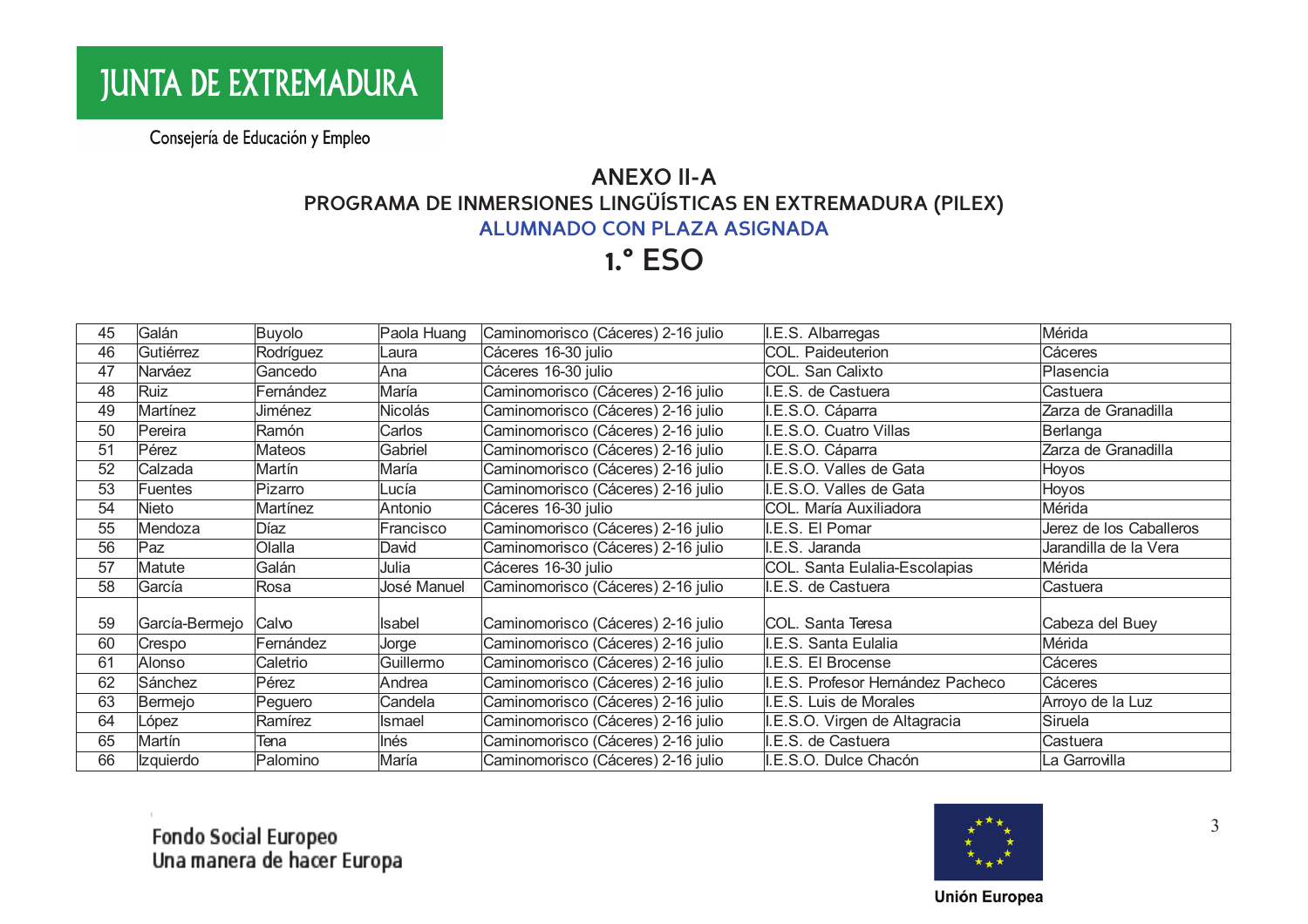## **ANEXO II-A** PROGRAMA DE INMERSIONES LINGÜÍSTICAS EN EXTREMADURA (PILEX) **ALUMNADO CON PLAZA ASIGNADA**

**1.° ESO** 

| 67 | Garrido                  | Portillo         | Carla        | Caminomorisco (Cáceres) 2-16 julio | I.E.S. Virgen de Gracia           | Oliva Frontera          |
|----|--------------------------|------------------|--------------|------------------------------------|-----------------------------------|-------------------------|
| 68 | Molina                   | Delgado          | Andrea       | Caminomorisco (Cáceres) 2-16 julio | I.E.S.O. Dulce Chacón             | La Garrovilla           |
| 69 | Rey                      | Ángel            | Álvaro       | Caminomorisco (Cáceres) 2-16 julio | I.E.S. Gabriel y Galán            | Montehermoso            |
|    |                          |                  |              |                                    | I.E.S. Valle del Jerte            |                         |
| 70 | <b>Alvarez</b>           | Tierno           | María        | Caminomorisco (Cáceres) 2-16 julio | (Cabezuela-Navaconcejo)           | Navaconcejo             |
| 71 | Becerra                  | Pajuelo          | José Antonio | Caminomorisco (Cáceres) 2-16 julio | I.E.S. Bartolomé J. Gallardo      | Campanario              |
|    |                          |                  | María de las |                                    | I.E.S. Valle del Jerte            |                         |
| 72 | Martín                   | González         | Mercedes     | Caminomorisco (Cáceres) 2-16 julio | (Cabezuela-Navaconcejo)           | Navaconcejo             |
|    |                          |                  |              |                                    | I.E.S. Valle del Jerte            |                         |
| 73 | Artaloytia de los Santos |                  | <b>Nuria</b> | Caminomorisco (Cáceres) 2-16 julio | (Cabezuela-Navaconcejo)           | Navaconcejo             |
| 74 | Antonio                  | Fernández        | Marta        | Caminomorisco (Cáceres) 2-16 julio | COL. Virgen de Guadalupe          | Badajoz                 |
| 75 | Martín                   | Castaño          | Marina       | Caminomorisco (Cáceres) 2-16 julio | I.E.S. El Brocense                | Cáceres                 |
|    |                          |                  |              |                                    |                                   |                         |
| 76 | Moreno                   | Fuentes          | Saúl         | Caminomorisco (Cáceres) 2-16 julio | I.E.S.O. Quercus                  | Malpartida de Plasencia |
| 77 | Pascual                  | Hernández        | Daniel       | Caminomorisco (Cáceres) 2-16 julio | I.E.S.O. Cella Vinaria            | Ceclavin                |
| 78 | Mateos                   | Boyo             | Alba         | Cáceres 16-30 julio                | I.E.S. Maestro Gonzalo Korreas    | Jaraiz de la Vera       |
| 79 | Waliño                   | Kassiova         | Francisco    | Caminomorisco (Cáceres) 2-16 julio | I.E.S. de Castuera                | Castuera                |
| 80 | Gordo                    | Luengo           | Elena        | Caminomorisco (Cáceres) 2-16 julio | I.E.S. El Brocense                | Cáceres                 |
| 81 | De la Llave              | <b>Bachiller</b> | Eva          | Caminomorisco (Cáceres) 2-16 julio | I.E.S. Luis de Morales            | Arroyo de la Luz        |
| 82 | García                   | Luna             | Silvia       | Caminomorisco (Cáceres) 2-16 julio | COL. Virgen de Guadalupe          | Badajoz                 |
| 83 | Muñoz                    | Carpintero       | Paula        | Cáceres 16-30 julio                | COL. San José                     | Plasencia               |
| 84 | Díaz                     | Blanco           | Andrea       | Caminomorisco (Cáceres) 2-16 julio | I.E.S. Profesor Hernández Pacheco | Cáceres                 |
| 85 | Márquez                  | Quintana         | Alba         | Caminomorisco (Cáceres) 2-16 julio | I.E.S. Quintana de la Serena      | Quintana de la Serena   |
| 86 | Vizcaíno                 | Pache            | Zahira       | Caminomorisco (Cáceres) 2-16 julio | COL. Ntra. Sra. De la Asunción    | Badajoz                 |
|    |                          |                  |              |                                    |                                   |                         |

Fondo Social Europeo<br>Una manera de hacer Europa



 $\overline{4}$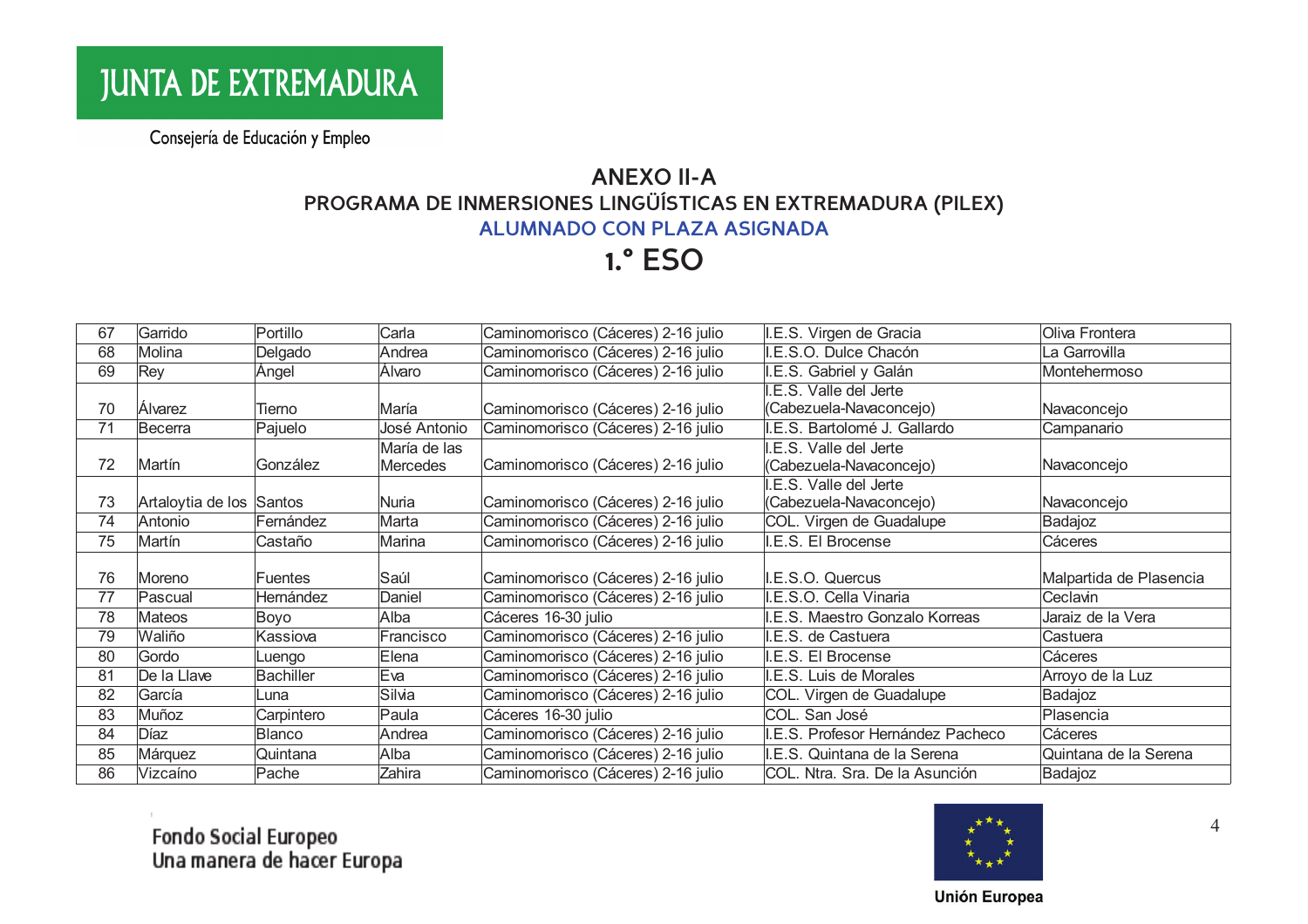## **ANEXO II-A** PROGRAMA DE INMERSIONES LINGÜÍSTICAS EN EXTREMADURA (PILEX) **ALUMNADO CON PLAZA ASIGNADA**

**1.° ESO** 

| 87  | Márquez  | Ramallo    | Natalia   | Caminomorisco (Cáceres) 2-16 julio | I.E.S. Puente Ajuda           | Olivenza                |
|-----|----------|------------|-----------|------------------------------------|-------------------------------|-------------------------|
| 88  | Bermejo  | Abascal    | Christian | Caminomorisco (Cáceres) 2-16 julio | I.E.S. Parque de Monfragüe    | Plasencia               |
|     |          |            |           |                                    | I.E.S. Valle del Jerte        |                         |
| 89  | Rueda    | Carrón     | Coral     | Caminomorisco (Cáceres) 2-16 julio | (Cabezuela-Navaconcejo)       | Navaconcejo             |
| 90  | Merino   | Pulido     | Alejandra | Caminomorisco (Cáceres) 2-16 julio | COL. María Inmaculada         | Puebla de la Calzada    |
| 91  | Pozo     | Soto       | Claudia   | Caminomorisco (Cáceres) 2-16 julio | I.E.S. Virgen de Gracia       | Oliva Frontera          |
| 92  | Manzano  | López      | Laura     | Caminomorisco (Cáceres) 2-16 julio | COL. Santo Tomás de Aquino    | Montijo                 |
| 93  | Aunión   | Estrada    | Vera      | Caminomorisco (Cáceres) 2-16 julio | I.E.S. Puente Ajuda           | Olivenza                |
| 94  | Manzano  | Rodríguez  | Pilar     | Caminomorisco (Cáceres) 2-16 julio | COL. María Auxiliadora        | Mérida                  |
| 95  | González | Redondo    | Susana    | Cáceres 16-30 julio                | COL. Sagrado Corazón de Jesús | Cáceres                 |
| 96  | Solano   | Olivera    | Pablo     | Caminomorisco (Cáceres) 2-16 julio | I.E.S. Sierra de Montánchez   | Montanchez              |
| 97  | Acosta   | Cordero    | Carmen    | Caminomorisco (Cáceres) 2-16 julio | COL. Ntra. Sra. De Guadalupe  | Mérida                  |
| 98  | Venegas  | Serrano    | Lucía     | Caminomorisco (Cáceres) 2-16 julio | I.E.S. El Pomar               | Jerez de los Caballeros |
| 99  | Llorente | Sánchez    | Rafael    | Caminomorisco (Cáceres) 2-16 julio | COL. San Calixto              | Plasencia               |
| 100 | Mendoza  | Martín     | Lucía     | Caminomorisco (Cáceres) 2-16 julio | I.E.S. El Brocense            | Cáceres                 |
| 101 | Mahillo  | Fernández  | Álvaro    | Cáceres 16-30 julio                | COL. Paideuterion             | Cáceres                 |
| 102 | Pérez    | García     | Nadia     | Caminomorisco (Cáceres) 2-16 julio | I.E.S. Sierra de Montánchez   | Montanchez              |
| 103 | Bravo    | Sánchez    | Mercedes  | Caminomorisco (Cáceres) 2-16 julio | I.E.S. Gabriel y Galán        | Montehermoso            |
| 104 | Quijada  | González   | Jaime     | Caminomorisco (Cáceres) 2-16 julio | I.E.S. Gabriel y Galán        | Montehermoso            |
| 105 | Portillo | Valmorisco | África    | Caminomorisco (Cáceres) 2-16 julio | I.E.S. Turgalium              | Trujillo                |
| 106 | Pulido   | Vila       | Mara      | Cáceres 16-30 julio                | I.E.S. Gabriel y Galán        | Montehermoso            |
|     |          |            |           |                                    | .E.S. Valle del Jerte         |                         |
| 107 | Alvarez  | Alonso     | Adrián    | Cáceres 16-30 julio                | (Cabezuela-Navaconcejo)       | Navaconcejo             |



5